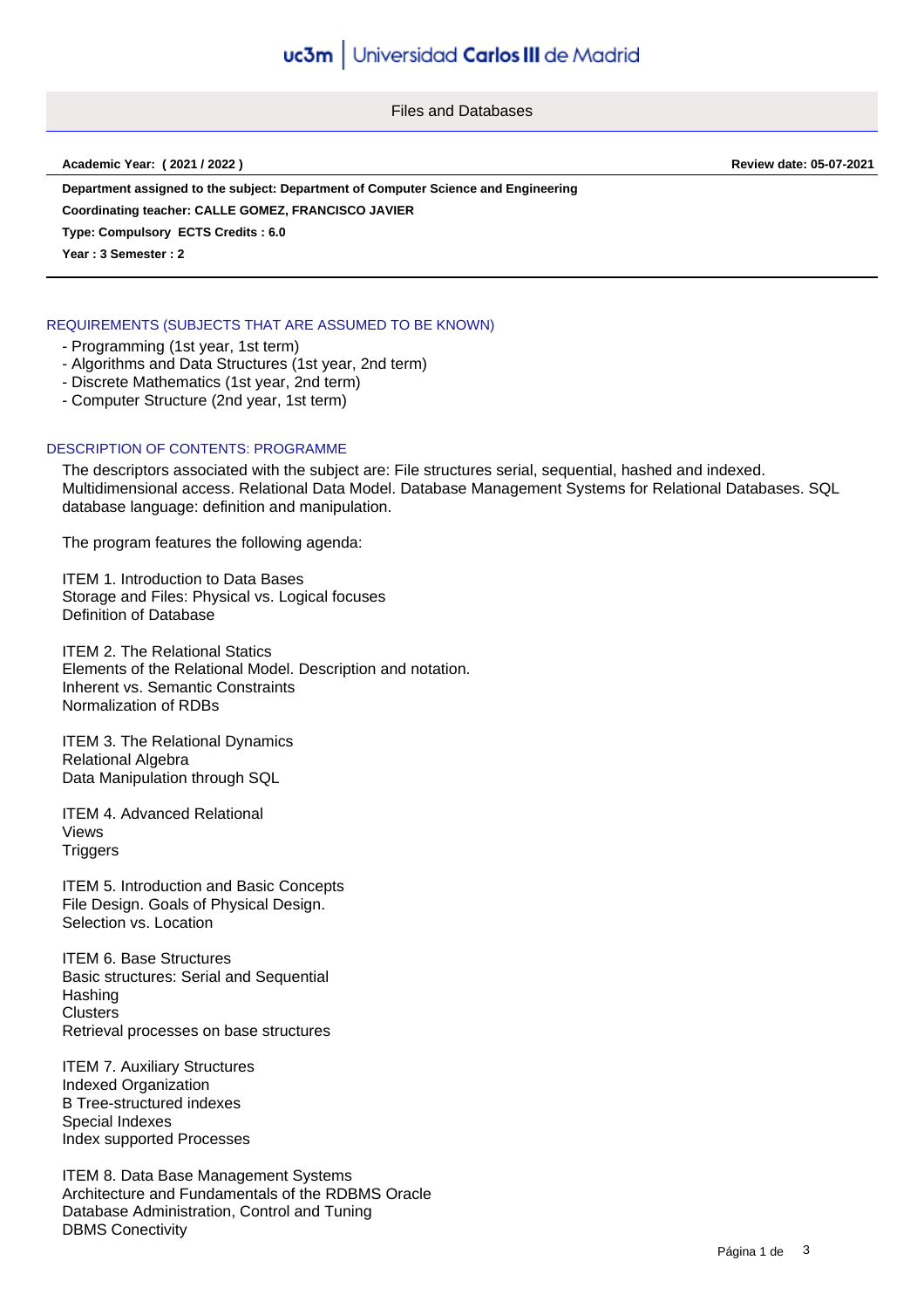# ITEM 9. Storage Paradigms

### LEARNING ACTIVITIES AND METHODOLOGY

THEORETICAL-PRACTICAL CLASSES. [44 hours with 100% classroom instruction, 1.67 ECTS] Knowledge and concepts students must acquire. Student receive course notes and will have basic reference texts to facilitate following the classes and carrying out follow up work. Students partake in exercises to resolve practical problems and participate in workshops and evaluation tests, all geared towards acquiring the necessary capabilities.

TUTORING SESSIONS. [4 hours of tutoring with 100% on-site attendance, 0.15 ECTS] Individualized attendance (individual tutoring) or in-group (group tutoring) for students with a teacher.

STUDENT INDIVIDUAL WORK OR GROUP WORK [98 hours with 0 % on-site, 3.72 ECTS]

WORKSHOPS AND LABORATORY SESSIONS [8 hours with 100% on site, 0.3 ECTS]

FINAL EXAM. [4 hours with 100% on site, 0.15 ECTS] Global assessment of knowledge, skills and capacities acquired throughout the course.

### **METHODOLOGIES**

THEORY CLASS. Classroom presentations by the teacher with IT and audiovisual support in which the subject's main concepts are developed, while providing material and bibliography to complement student learning.

PRACTICAL CLASS. Resolution of practical cases and problem, posed by the teacher, and carried out individually or in a group.

TUTORING SESSIONS. Individualized attendance (individual tutoring sessions) or in-group (group tutoring sessions) for students with a teacher as tutor.

LABORATORY PRACTICAL SESSIONS. Applied/experimental learning/teaching in workshops and laboratories under the tutor's supervision.

### ASSESSMENT SYSTEM

SE1 - FINAL EXAM. [40 %]

Global assessment of knowledge, skills and capacities acquired throughout the course.

SE2 - CONTINUOUS EVALUATION. [60 %]

Assesses papers, projects, class presentations, debates, exercises, internships and workshops throughout the course.

| % end-of-term-examination:                                       |  |
|------------------------------------------------------------------|--|
| % of continuous assessment (assigments, laboratory, practicals): |  |

### BASIC BIBLIOGRAPHY

 - Cuadra, D., Castro, E., Iglesias, A., Martínez, P., Calle, J., de Pablo, C., Al'Jumaily, H., Moreno, L. Desarrollo de Bases de Datos: casos prácticos desde el análisis a la implementación, Ra-Ma, 2ª ed. revisada y ampliada (2013)

- Elmasri, R. y Navathe, S. Fundamentals of Database Systems (7th ed.), Pearson Education, 2017

 - Oracle® SQL\*Plus. User's Guide and Reference, http://docs.oracle.com/database/121/SQPUG/E18404-12.pdf, 2013

- Oracle® Database SQL Language Reference, http://docs.oracle.com/database/121/SQLRF/E41329-17.pdf, 2015

### ADDITIONAL BIBLIOGRAPHY

- Date, C.J. An introduction to database systems (7th edition)., Pearson Educación, 2001
- Frakes, W. y Baeza-Yates, R., Eds. Information retrieval. Data structures and algorithms., Prentice Hall., 1992
- Gaede, O. and Günther,V. (1998). Multidimensional Access Methods., ACM Computing Surveys, Vol.